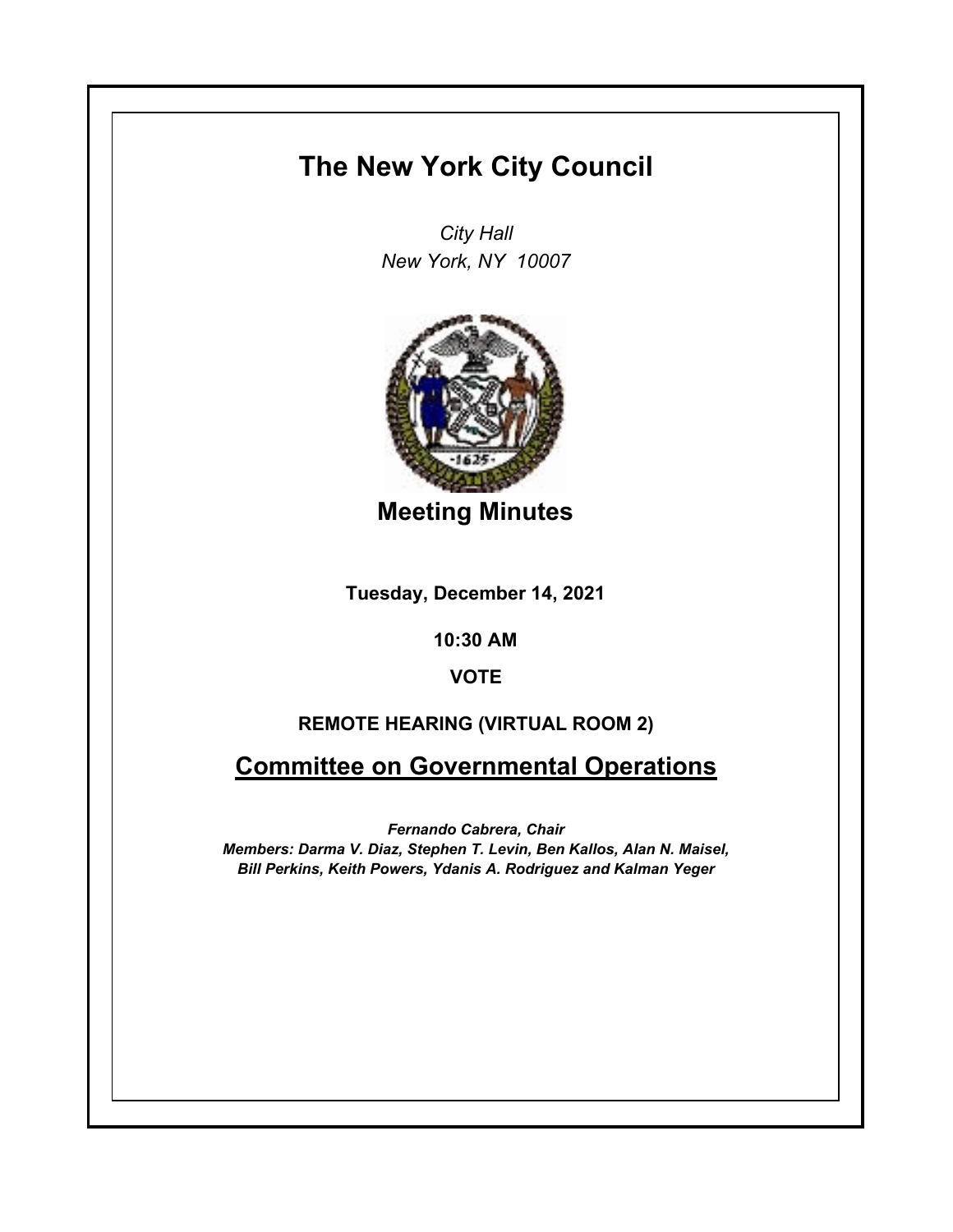| Roll Call     |                                                                                                                                                                                                                                                                                                                                                                                                                                                                                                                                                                                     |
|---------------|-------------------------------------------------------------------------------------------------------------------------------------------------------------------------------------------------------------------------------------------------------------------------------------------------------------------------------------------------------------------------------------------------------------------------------------------------------------------------------------------------------------------------------------------------------------------------------------|
|               | Present: Cabrera, D. Diaz, Kallos, Levin, Maisel, Powers, Rodriguez and Yeger                                                                                                                                                                                                                                                                                                                                                                                                                                                                                                       |
|               | <b>Absent: Perkins</b>                                                                                                                                                                                                                                                                                                                                                                                                                                                                                                                                                              |
|               | Other Council Members Attending: Rosenthal, Feliz, Rose and Cumbo                                                                                                                                                                                                                                                                                                                                                                                                                                                                                                                   |
| Int 0066-2018 | A Local Law to amend the New York city charter, in relation to<br>establishing an office for neighborhood safety and the prevention<br>of gun violence                                                                                                                                                                                                                                                                                                                                                                                                                              |
|               | Attachments: Summary of Int. No. 66-A, Summary of Int. No. 66, Int. No. 66, January 31,<br>2018 - Stated Meeting Agenda, Hearing Transcript - Stated Meeting<br>01-31-2018, Minutes of the Stated Meeting - January 31, 2018, Committee<br>Report 10/19/21, Hearing Testimony 10/19/21, Hearing Transcript 10/19/21,<br>Proposed Int. No. 66-A - 12/13/21, Committee Report 12/14/21, Hearing<br>Transcript 12/14/21, Committee Report - Stated Meeting, December 15,<br>2021 - Stated Meeting Agenda with Links to Files, Int. No. 66-A (FINAL),<br><b>Fiscal Impact Statement</b> |
|               | Proposed Int. No. 66-A                                                                                                                                                                                                                                                                                                                                                                                                                                                                                                                                                              |
|               | This Introduction was Hearing Held by Committee                                                                                                                                                                                                                                                                                                                                                                                                                                                                                                                                     |
|               | Attachments: Summary of Int. No. 66-A, Summary of Int. No. 66, Int. No. 66, January 31,<br>2018 - Stated Meeting Agenda, Hearing Transcript - Stated Meeting<br>01-31-2018, Minutes of the Stated Meeting - January 31, 2018, Committee<br>Report 10/19/21, Hearing Testimony 10/19/21, Hearing Transcript 10/19/21,<br>Proposed Int. No. 66-A - 12/13/21, Committee Report 12/14/21, Hearing<br>Transcript 12/14/21, Committee Report - Stated Meeting, December 15,<br>2021 - Stated Meeting Agenda with Links to Files, Int. No. 66-A (FINAL),<br><b>Fiscal Impact Statement</b> |
|               | This Introduction was Amendment Proposed by Comm                                                                                                                                                                                                                                                                                                                                                                                                                                                                                                                                    |
|               | Attachments: Summary of Int. No. 66-A, Summary of Int. No. 66, Int. No. 66, January 31,<br>2018 - Stated Meeting Agenda, Hearing Transcript - Stated Meeting<br>01-31-2018, Minutes of the Stated Meeting - January 31, 2018, Committee<br>Report 10/19/21, Hearing Testimony 10/19/21, Hearing Transcript 10/19/21,<br>Proposed Int. No. 66-A - 12/13/21, Committee Report 12/14/21, Hearing<br>Transcript 12/14/21, Committee Report - Stated Meeting, December 15,<br>2021 - Stated Meeting Agenda with Links to Files, Int. No. 66-A (FINAL),<br><b>Fiscal Impact Statement</b> |
|               | This Introduction was Amended by Committee                                                                                                                                                                                                                                                                                                                                                                                                                                                                                                                                          |
|               | <b>Enactment No: 2022/029</b>                                                                                                                                                                                                                                                                                                                                                                                                                                                                                                                                                       |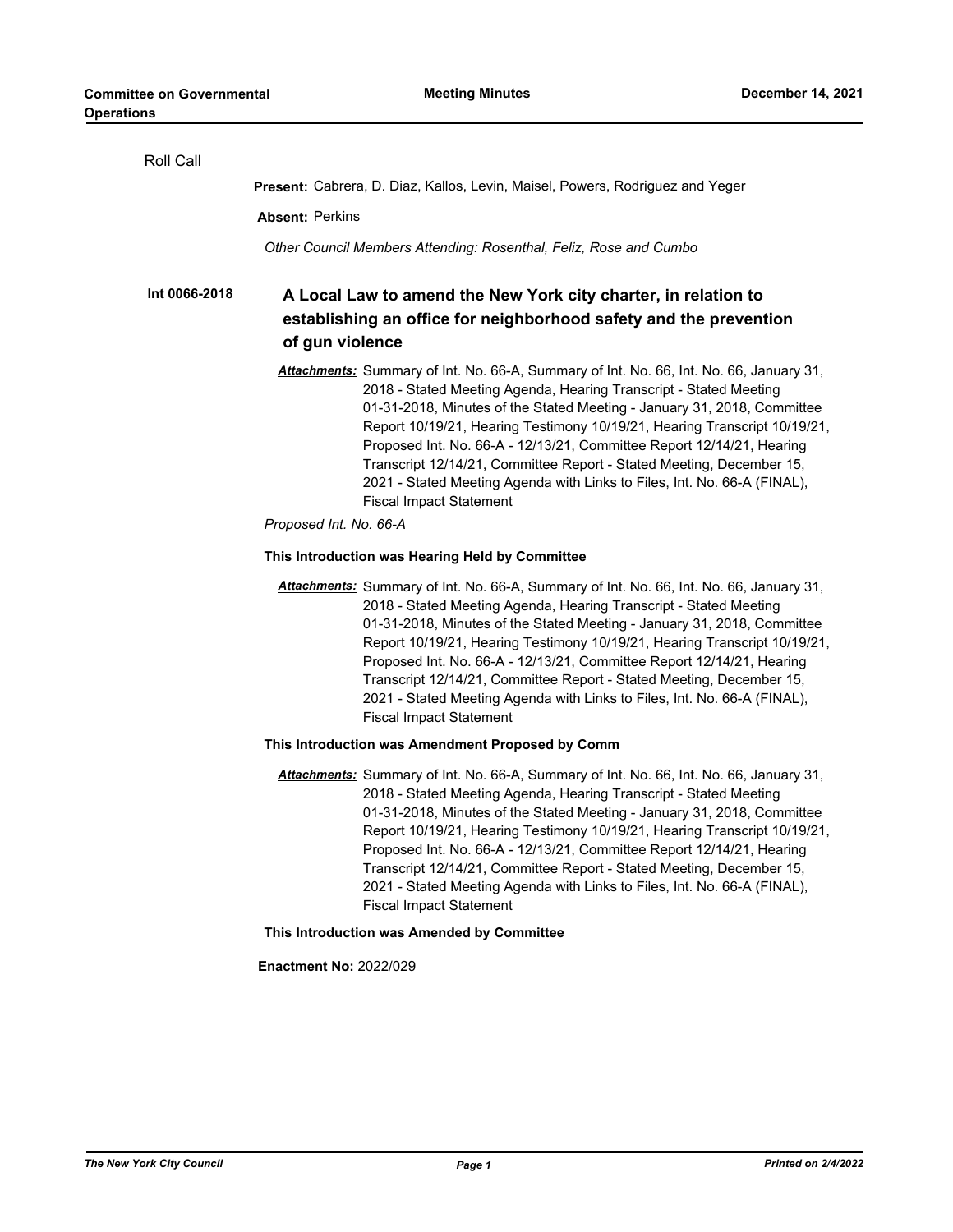#### **A Local Law to amend the New York city charter, in relation to establishing an office for neighborhood safety and the prevention of gun violence Int 0066-2018-A**

*Attachments:* Summary of Int. No. 66-A, Summary of Int. No. 66, Int. No. 66, January 31, 2018 - Stated Meeting Agenda, Hearing Transcript - Stated Meeting 01-31-2018, Minutes of the Stated Meeting - January 31, 2018, Committee Report 10/19/21, Hearing Testimony 10/19/21, Hearing Transcript 10/19/21, Proposed Int. No. 66-A - 12/13/21, Committee Report 12/14/21, Hearing Transcript 12/14/21, Committee Report - Stated Meeting, December 15, 2021 - Stated Meeting Agenda with Links to Files, Int. No. 66-A (FINAL), Fiscal Impact Statement

**A motion was made that this Introduction be Approved by Committee approved by Roll Call.**

- **Affirmative:** 8 Cabrera, D. Diaz, Kallos, Levin, Maisel, Powers, Rodriguez and Yeger
	- Absent: 1 Perkins

**Enactment No:** 2022/029

#### **A Local Law to amend the administrative code of the city of New York, in relation to requiring the posting of mayoral executive orders online within one business day of execution Int 2117-2020**

*Attachments:* Summary of Int. No. 2117-A, Summary of Int. No. 2117, Int. No. 2117, October 15, 2020 - Stated Meeting Agenda with Links to Files, Hearing Transcript - Stated Meeting 10-15-20, Minutes of the Stated Meeting - October 15, 2020, Proposed Int. No. 2117-A - 12/9/21, Committee Report 12/14/21, Hearing Transcript 12/14/21, Committee Report - Stated Meeting, December 15, 2021 - Stated Meeting Agenda with Links to Files, Int. No. 2117-A (FINAL), Fiscal Impact Statement

*Proposed Int. No. 2117-A*

#### **This Introduction was Hearing Held by Committee**

*Attachments:* Summary of Int. No. 2117-A, Summary of Int. No. 2117, Int. No. 2117, October 15, 2020 - Stated Meeting Agenda with Links to Files, Hearing Transcript - Stated Meeting 10-15-20, Minutes of the Stated Meeting - October 15, 2020, Proposed Int. No. 2117-A - 12/9/21, Committee Report 12/14/21, Hearing Transcript 12/14/21, Committee Report - Stated Meeting, December 15, 2021 - Stated Meeting Agenda with Links to Files, Int. No. 2117-A (FINAL), Fiscal Impact Statement

**This Introduction was Amendment Proposed by Comm**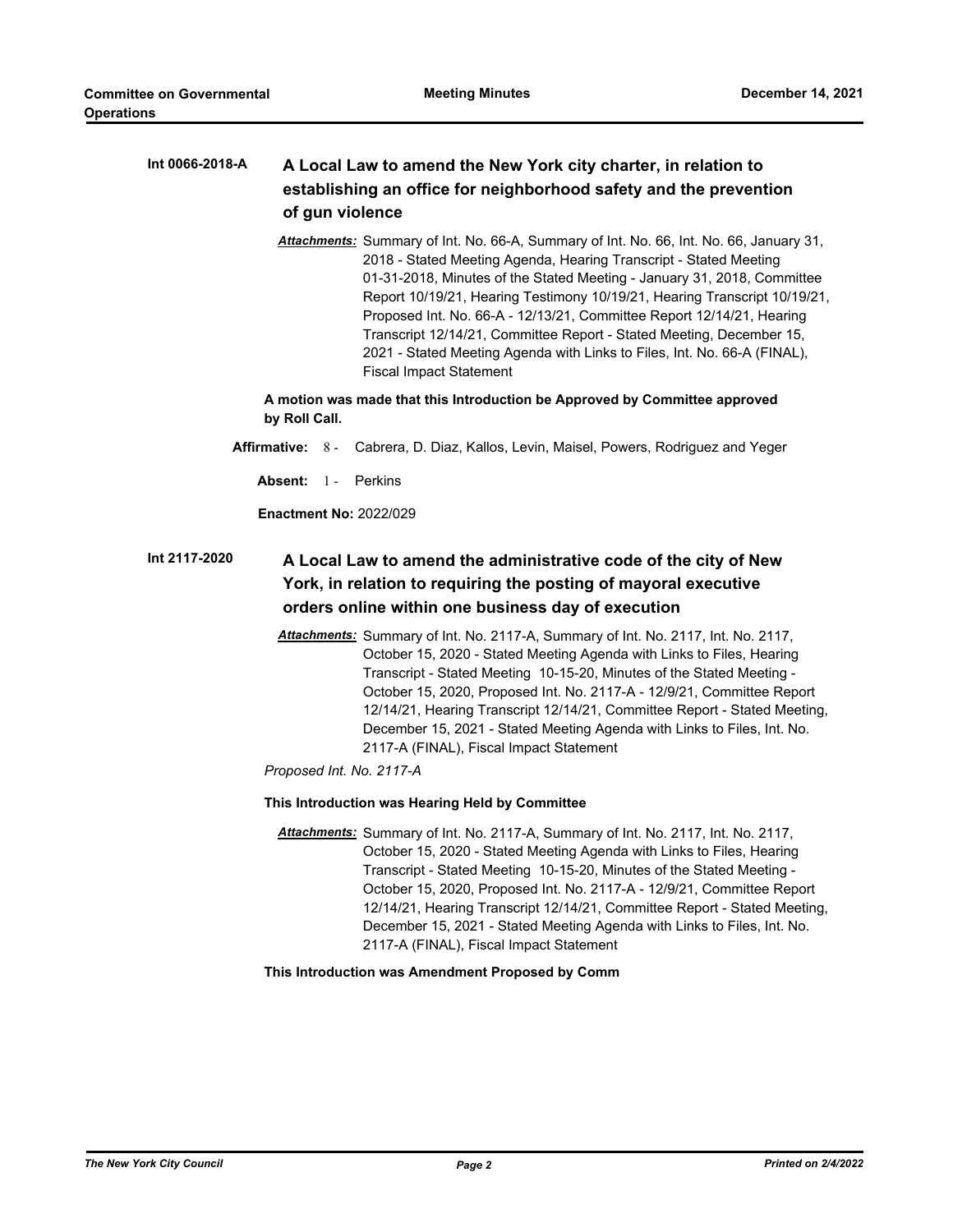*Attachments:* Summary of Int. No. 2117-A, Summary of Int. No. 2117, Int. No. 2117, October 15, 2020 - Stated Meeting Agenda with Links to Files, Hearing Transcript - Stated Meeting 10-15-20, Minutes of the Stated Meeting - October 15, 2020, Proposed Int. No. 2117-A - 12/9/21, Committee Report 12/14/21, Hearing Transcript 12/14/21, Committee Report - Stated Meeting, December 15, 2021 - Stated Meeting Agenda with Links to Files, Int. No. 2117-A (FINAL), Fiscal Impact Statement

**This Introduction was Amended by Committee**

**Enactment No:** 2022/040

#### **A Local Law to amend the administrative code of the city of New York, in relation to requiring the posting of mayoral executive orders online within one business day of execution Int 2117-2020-A**

*Attachments:* Summary of Int. No. 2117-A, Summary of Int. No. 2117, Int. No. 2117, October 15, 2020 - Stated Meeting Agenda with Links to Files, Hearing Transcript - Stated Meeting 10-15-20, Minutes of the Stated Meeting - October 15, 2020, Proposed Int. No. 2117-A - 12/9/21, Committee Report 12/14/21, Hearing Transcript 12/14/21, Committee Report - Stated Meeting, December 15, 2021 - Stated Meeting Agenda with Links to Files, Int. No. 2117-A (FINAL), Fiscal Impact Statement

**A motion was made that this Introduction be Approved by Committee approved by Roll Call.**

- **Affirmative:** 8 Cabrera, D. Diaz, Kallos, Levin, Maisel, Powers, Rodriguez and Yeger
	- Absent: 1 Perkins

**Enactment No:** 2022/040

## **A Local Law to amend the New York city charter and the administrative code of the city of New York, in relation to expanding language access and requiring the inclusion of video content in the voter guide Int 2438-2021**

*Attachments:* Summary of Int. No. 2438-A, Summary of Int. No. 2438, Int. No. 2438, October 21, 2021 - Stated Meeting Agenda with Links to Files, Hearing Transcript - Stated Meeting 10-21-21, Committee Report 11/29/21, Hearing Testimony 11/29/21, Hearing Transcript 11/29/21, Proposed Int. No. 2438-A - 12/13/21, Committee Report 12/14/21, Hearing Transcript 12/14/21, Committee Report - Stated Meeting, December 15, 2021 - Stated Meeting Agenda with Links to Files, Minutes of the Stated Meeting - October 21, 2021, Int. No. 2438-A (FINAL), Fiscal Impact Statement

*Proposed Int. No. 2438-A*

#### **This Introduction was Hearing Held by Committee**

*The New York City Council Page 3 Printed on 2/4/2022*